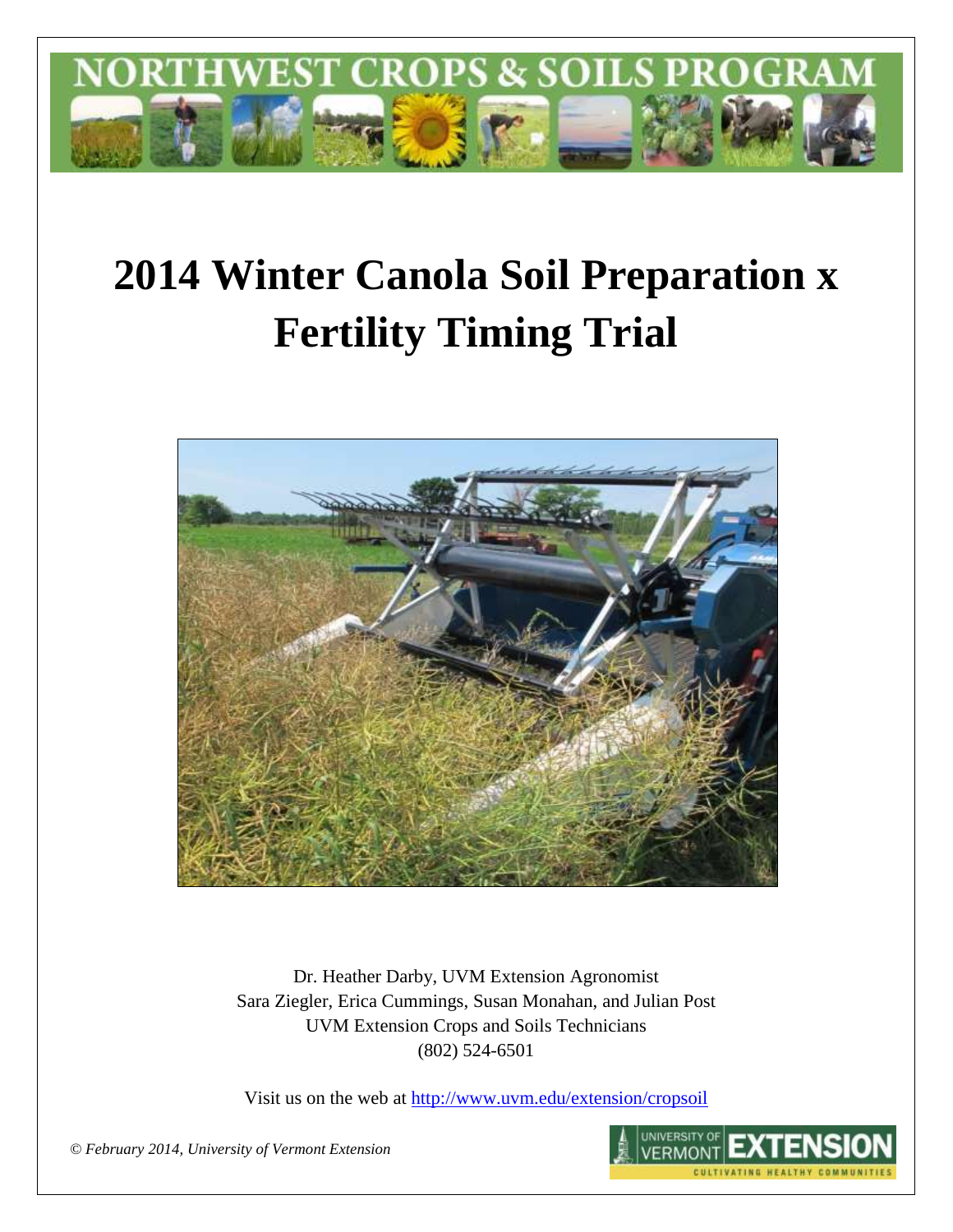## **2014 WINTER CANOLA SOIL PREPARATION X FERTILITY TIMING TRIAL Dr. Heather Darby, University of Vermont Extension**

[heather.darby\[at\]uvm.edu](mailto:heather.darby@uvm.edu?subject=2013%20Sunflower%20Reduced%20Tillage%20Trial)

Although winter canola is a relatively new crop to the Northeast, it has the potential to be utilized in rotations to break pest and disease cycles or as an oilseed crop for high quality culinary oils or on-farm fuel production. Winter canola is planted in late summer as it overwinters and is harvested for seed the following year in early summer. Due to the very small size of the seed, it is also important to establish good seed-soil contact when planting to ensure proper germination. If planted too deep or with minimal soil contact, germination will be low resulting in poor stand and higher weed pressure potentially reducing yields. In addition, knowing when to apply fertilizer can be difficult as the crop's lifecycle spans both fall and spring when manure and other fertilizers are typically added to fields. To help address these issues the UVM Extension Northwest Crop and Soil Program conducted a winter canola soil preparation and fertility timing trial in 2013-2014.

## **MATERIALS AND METHODS**

A trial was conducted in 2013-2014 at Borderview Research Farm in Alburgh, VT. The experimental design was a randomized complete block with split plots replicated three times. Plots were 10'x 25' and were seeded with a Great Plains grain drill at a rate of 6.4 lbs viable seed per acre (Table 1). The main plots were four soil preparation methods (drill, drill + pack, pack + drill, and pack + drill + pack). The subplots were two nitrogen (N) fertilization times. Plots were fertilized with ammonium sulfate (21-0-0) at 70 lbs N per acre in the spring (21-Apr 2014) or a split application of 35 lbs N per acre in the fall (27- Sep 2013) and spring (21-Apr 2014). Plots that included packing in the soil preparation treatment were packed with a Cultipacker. The soil type was a Benson rocky silt loam and the previous crop was spring wheat.

| Location                   | <b>Borderview Research Farm - Alburgh, VT</b>         |
|----------------------------|-------------------------------------------------------|
| Soil type                  | Benson rocky silt loam, 3-8% slope                    |
| Previous crop              | Spring wheat                                          |
| <b>Variety</b>             | Wichita treated with Helix Xtra                       |
| <b>Replications</b>        | 3                                                     |
| Plot size (ft)             | $10 \times 25$                                        |
| <b>Planting equipment</b>  | Great Plains grain drill, packed with Cultipacker     |
| <b>Planting date</b>       | 16-Aug 2013                                           |
| Seeding rate (lbs $ac-1$ ) | 6.4                                                   |
| <b>Weed control</b>        | Clethodim herbicide 12 oz. $ac^{-1}$                  |
| Fertilizer                 | 70 lbs $N$ ac <sup>-1</sup> Ammonium sulfate (21-0-0) |
| <b>Harvest date</b>        | 25-Jul 2014                                           |
| <b>Pressing dates</b>      | 13-Aug 2014                                           |

**Table 1. Agronomic field management of winter canola trial in Alburgh, VT 2013-2014.**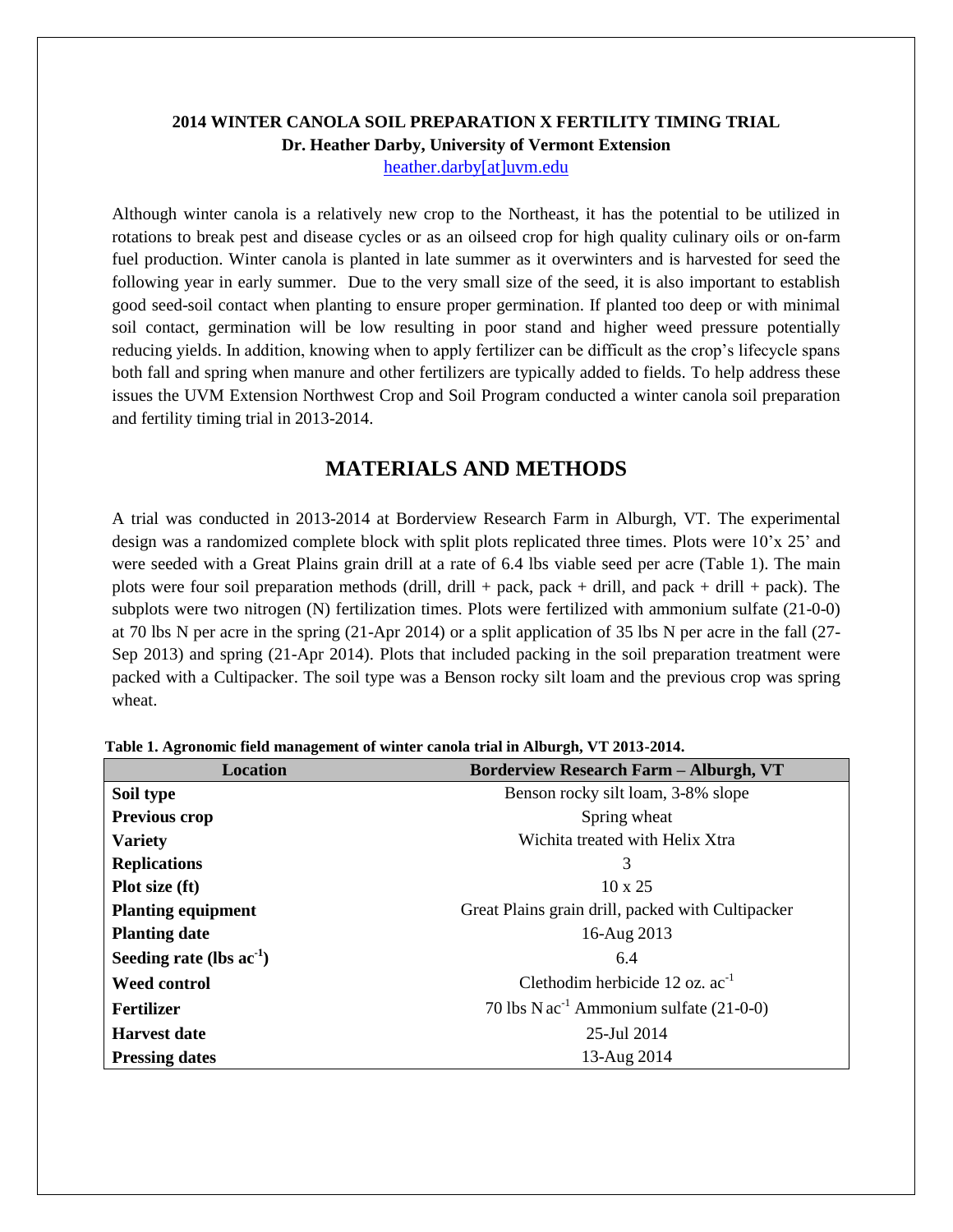Pictures to determine weed cover and canola establishment in the soil preparation treatments were taken on 27-Sep 2013 and analyzed using a computer imaging program. Canola populations, vigor (1-10 scale,  $1 =$  weak  $10 =$  vigorous), and heights were collected for each plot on 1-Oct 2013. Plots were sprayed with clethodim herbicide on 4-Oct 2013 at a rate of 12 oz. per acre to try and suppress volunteer wheat. The following spring populations and vigor were again measured for each plot on 21-Apr 2014. Biomass samples were collected from the plots on 20-May 2014. The samples were dried to determine biomass yield on a dry matter basis. All plots were at least 75% bloomed on 29-May 2014 and plots were harvested on 25-Jul 2014. The seed was cold-pressed with a KernKraft 40 oilseed press on 13-Aug 2014. Samples of a known weight and moisture were pressed and the oil and meal collected to measure oil content from which oil yield could be calculated.

Data were analyzed using mixed model analysis using the mixed procedure of SAS (SAS Institute, 1999). Replications within trials were treated as random effects, and soil amendment treatments were treated as fixed. Mean comparisons were made using the Least Significant Difference (LSD) procedure when the Ftest was considered significant  $(p<0.10)$ .

Variations in yield and quality can occur because of variations in genetics, soil, weather, and other growing conditions. Statistical analysis makes it possible to determine whether a difference among

hybrids is real or whether it might have occurred due to other variations in the field. At the bottom of each table a LSD value is presented for each variable (i.e. yield). Least Significant Differences (LSDs) at the 0.10 level of significance are shown, except where analyzed by pairwise comparison (t-test). Where the difference between two treatments within a column is equal to or greater than the LSD value at the bottom of the column, you can be sure that

| <b>Treatment</b> | Variable |
|------------------|----------|
| A                | 6.0      |
| B                | $7.5*$   |
| C                | $9.0*$   |
| LSD              | 2.0      |

for 9 out of 10 times, there is a real difference between the two treatments. Treatments that were not significantly lower in performance than the top-performing treatment in a particular column are indicated with an asterisk. In the example above, treatment C is significantly different from treatment A but not from treatment B. The difference between C and B is equal to 1.5, which is less than the LSD value of 2.0. This means that these treatments did not differ in the evaluated variable. The difference between C and A is equal to 3.0, which is greater than the LSD value of 2.0. This means that the values evaluated variable of these treatments were significantly different from one another. The asterisk indicates that treatment B was not significantly lower than the top performing treatment C, indicated in bold.

## **RESULTS**

Weather data was collected with an onsite Davis Instruments Vantage Pro2 weather station equipped with a WeatherLink data logger. Temperature, precipitation, and accumulation of Growing Degree Days (GDDs) are consolidated for the 2013-2014 growing season (Table 2). Historical weather data are from 1981-2010 at cooperative observation stations in Burlington, VT, approximately 45 miles from Alburgh, VT.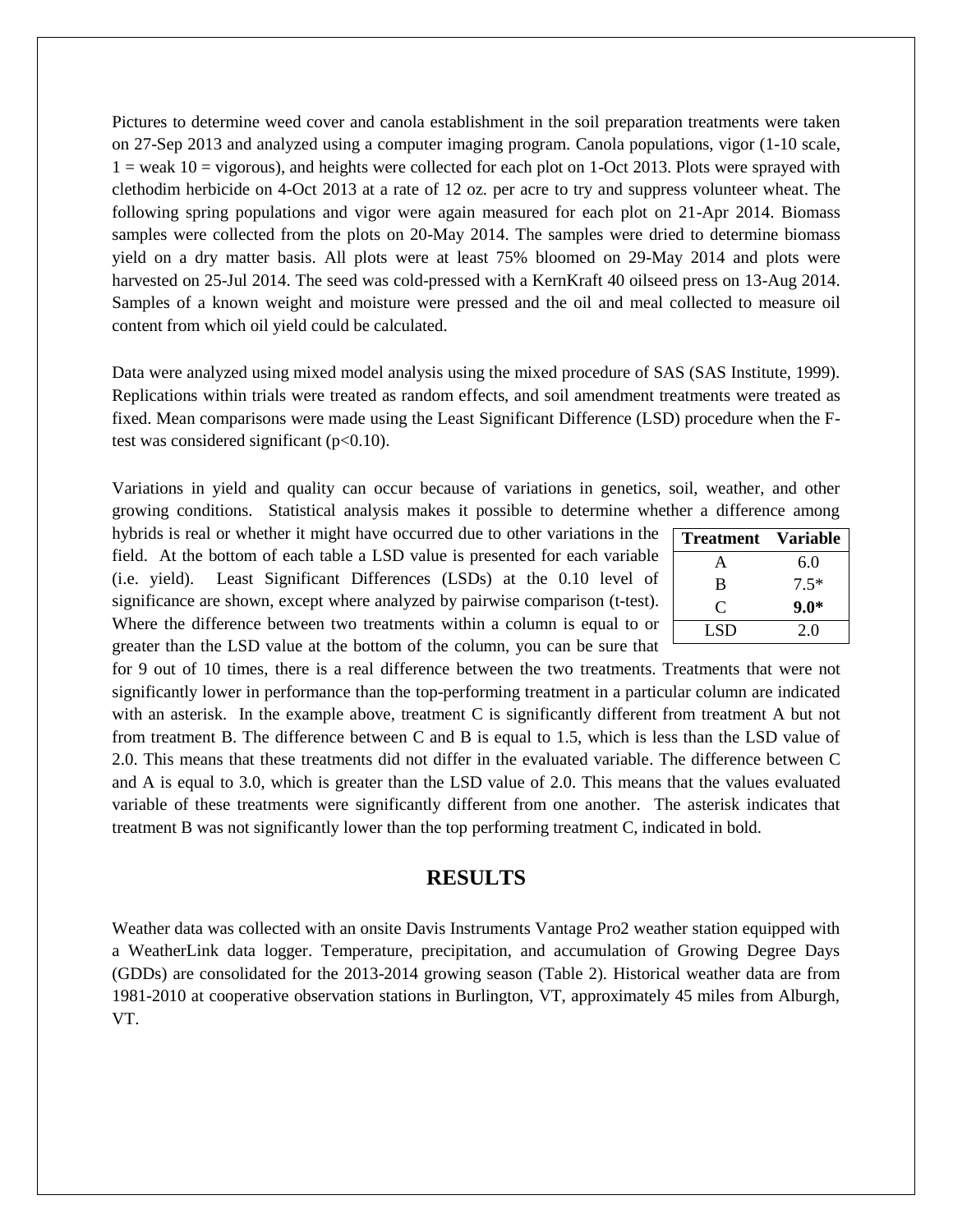|                                   |        |         | 2013    |            |         |         |         |         | 2014   |      |      |        |
|-----------------------------------|--------|---------|---------|------------|---------|---------|---------|---------|--------|------|------|--------|
| Alburgh, VT                       | Aug    | Sep     | Oct     | <b>Nov</b> | Dec     | Jan     | Feb     | Mar     | Apr    | May  | Jun  | Jul    |
| Average temperature $(^{\circ}F)$ | 67.7   | 59.3    | 51.1    | 35.1       | 20.0    | 16.8    | 19.0    | 22.2    | 43.0   | 57.4 | 66.9 | 69.7   |
| Departure from normal             | $-1.1$ | $-1.3$  | 2.9     | $-3.1$     | $-5.9$  | $-2.0$  | $-2.5$  | $-8.9$  | $-1.8$ | 1.0  | 1.1  | $-0.9$ |
|                                   |        |         |         |            |         |         |         |         |        |      |      |        |
| Precipitation (inches)            | 2.41   | 2.2     | 1.87    | 3.16       | 0.23    | 0.85    | 0.65    | 1.70    | 4.34   | 4.90 | 6.09 | 5.15   |
| Departure from normal             | $-1.5$ | $-1.44$ | $-1.73$ | 0.04       | $-2.14$ | $-1.20$ | $-1.11$ | $-0.51$ | 1.52   | 1.45 | 2.4  | 1.00   |
|                                   |        |         |         |            |         |         |         |         |        |      |      |        |
| Growing Degree Days (base 32°F)   | 1241   | 896     | 652     | 144        | 16      | 31      | 14      | 25      | 330    | 789  | 1041 | 1171   |
| Departure from normal             | 102    | 38      | 150     | $-40$      | 16      | 31      | 14      | 25      | $-54$  | 33   | 27   | $-27$  |

## **Table 2. Weather data and GDDs for winter canola in Alburgh, VT 2013-2014.**

Based on weather data from a Davis Instruments Vantage Pro2 with WeatherLink data logger.

Historical averages are for 30 years of NOAA data (1981-2010) from Burlington, VT.

In general the 2013-2014 season was drier and cooler than normal. We saw particularly low temperatures in December and January with some extended periods with temperatures well below zero. During this time, large amounts of ice accumulated as well. There was also below average precipitation during the fall and winter of 2013 followed by a slightly above average precipitation in the spring and summer of 2014.

# *Soil Preparation by Fertilization Timing Interactions*

No significant interactions between soil preparation method and fertilization timing were observed in any of the investigated parameters for winter canola. This indicates that the soil preparation methods were impacted similarly by fertilization timing.

# *Impact of Soil Preparation*

Fall vigor was the only growth characteristic of winter canola that varied statistically between soil preparation methods (Table 3). The highest dry matter biomass yield, 2241 lbs per acre, was produced in the pack + drill + pack soil preparation treatment, although not statistically different from the other preparation methods. The highest vigor was 7.7 in the drilled plots which only differed statistically from the pack + drill + pack method. Interestingly, fall vigor did not appear to be related to spring survival. The highest survival rate was 43.1% in the pack + drill preparation, however this was not statistically different from other methods. The soil preparation method did not have an impact on canola establishment or weed cover. Overall, soil preparation and planting technique did not impact winter canola stand development or winter survivability.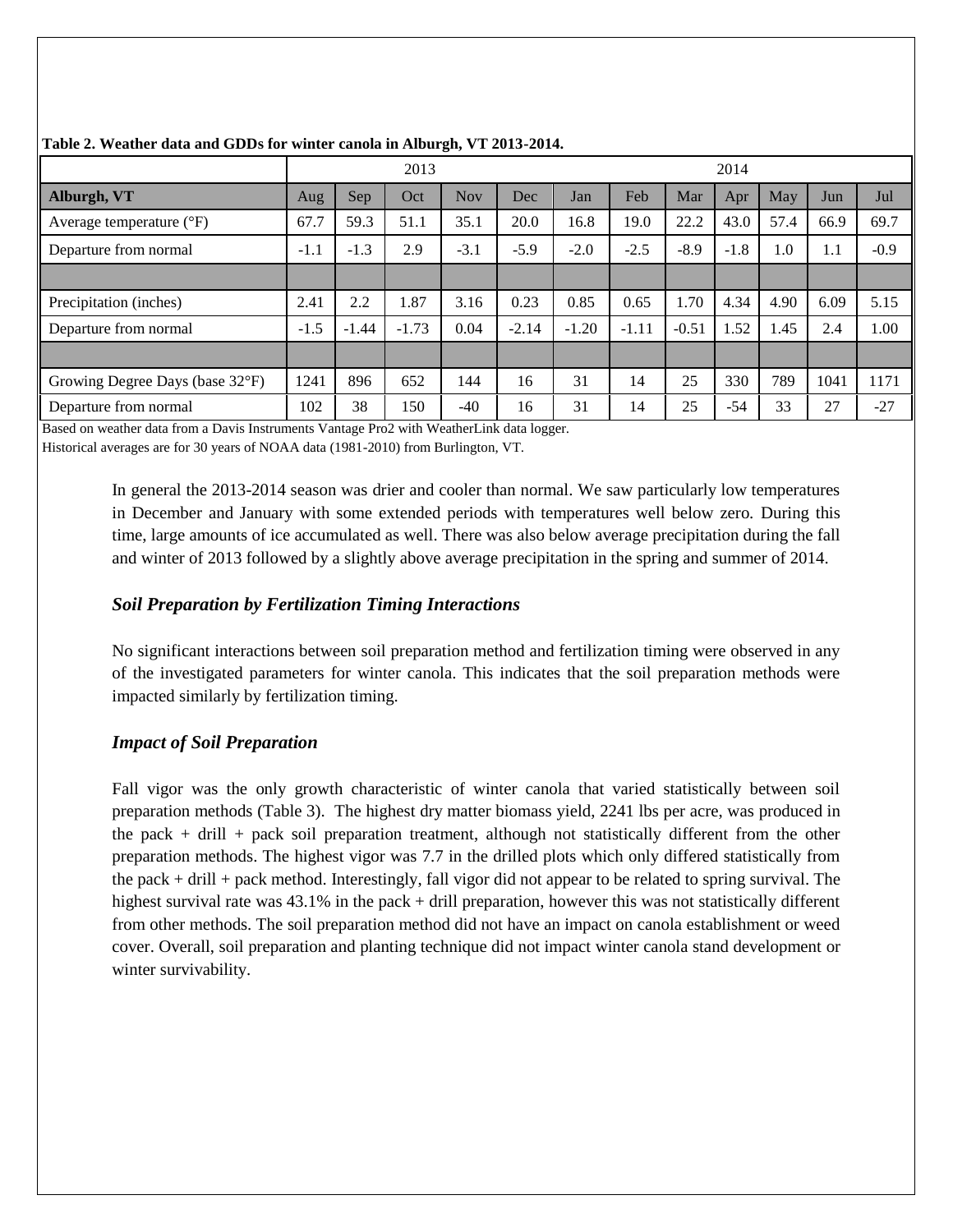| Soil preparation      | DM yield<br>$\text{lbs ac}^{-1}$ | Fall<br>vigor<br>$1-10$ | Fall<br>height<br>$\rm cm$ | Spring<br>survival<br>$\frac{0}{0}$ | Canola<br>$\frac{0}{0}$ | Weeds<br>$\%$ |
|-----------------------|----------------------------------|-------------------------|----------------------------|-------------------------------------|-------------------------|---------------|
| Drill                 | 2033                             | $7.7*$                  | 19.8                       | 27.9                                | 82.1                    | 17.9          |
| $Drill + Pack$        | 1649                             | 6.3                     | 17.5                       | 42.7                                | 93.3                    | 6.70          |
| $Pack + Drill$        | 2013                             | 6.8                     | 16.9                       | 43.1                                | 88.8                    | 11.2          |
| $Pack + Drill + Pack$ | 2241                             | 5.3                     | 17.7                       | 36.6                                | 93.3                    | 6.70          |
| LSD(.10)              | <b>NS</b>                        | 1.5                     | <b>NS</b>                  | <b>NS</b>                           | <b>NS</b>               | <b>NS</b>     |
| <b>Trial Mean</b>     | 1984                             | 6.5                     | 18.0                       | 37.6                                | 89.3                    | 10.5          |

#### **Table 3. Growth characteristics by soil preparation method, 2013-2014.**

Treatments indicated in **bold** had the top observed performance.

NS- no significant difference at the .10 level.

\* Varieties that did not perform significantly lower than the top performing variety in a particular column are indicated with an asterisk.

Harvest characteristics did not statistically differ between soil preparation methods (Table 4). Yields and corresponding oil yield were relatively low likely due to low survival as no treatment produced a survival rate above 50%.

| Soil preparation      | Harvest<br>moisture<br>$\%$ | <b>Test</b><br>weight<br>$lbs$ bu <sup>-1</sup> | Yield at<br>8%<br>moisture<br>$\text{lbs}$ ac <sup>-1</sup> | Pressing<br>moisture<br>% | O <sub>il</sub><br>content<br>$\%$ | O <sub>il</sub><br>yield lbs<br>$ac^{-1}$ | O <sub>il</sub><br>yield gal<br>$ac^{-1}$ |
|-----------------------|-----------------------------|-------------------------------------------------|-------------------------------------------------------------|---------------------------|------------------------------------|-------------------------------------------|-------------------------------------------|
| Drill                 | 13.0                        | 49.5                                            | 750                                                         | 6.6                       | 35.7                               | 273                                       | 35.8                                      |
| $Drill + Pack$        | 13.7                        | 49.0                                            | 813                                                         | 6.9                       | 32.8                               | 269                                       | 35.3                                      |
| $Pack + Drill$        | 12.6                        | 49.8                                            | 669                                                         | 6.5                       | 32.1                               | 232                                       | 30.4                                      |
| $Pack + Drill + Pack$ | 12.4                        | 49.8                                            | 788                                                         | 6.7                       | 35.0                               | 281                                       | 36.7                                      |
| LSD(.10)              | <b>NS</b>                   | <b>NS</b>                                       | <b>NS</b>                                                   | <b>NS</b>                 | <b>NS</b>                          | <b>NS</b>                                 | <b>NS</b>                                 |
| <b>Trial Mean</b>     | 12.9                        | 49.5                                            | 755                                                         | 6.7                       | 33.9                               | 263.6                                     | 34.5                                      |

#### **Table 4. Harvest characteristics by soil preparation method, 2013-2014.**

Treatments indicated in **bold** had the top observed performance.

NS- no significant difference at the .10 level.

\* Varieties that did not perform significantly lower than the top performing variety in a particular column are indicated with an asterisk.

### *Impacts of Fertilization Timing*

Vigor, height, and winter survival differed statistically between fertilizer application timing treatments (Table 5). Fall vigor and height were higher in the split application treatment. This makes sense as these plots received some fertilizer during establishment and therefore were able to grow more aggressively in the fall. Despite this, the dry matter biomass yield observed in the spring did not differ by application timing. In addition, winter survival was 14.5% higher in plots which received fertilizer in the spring only.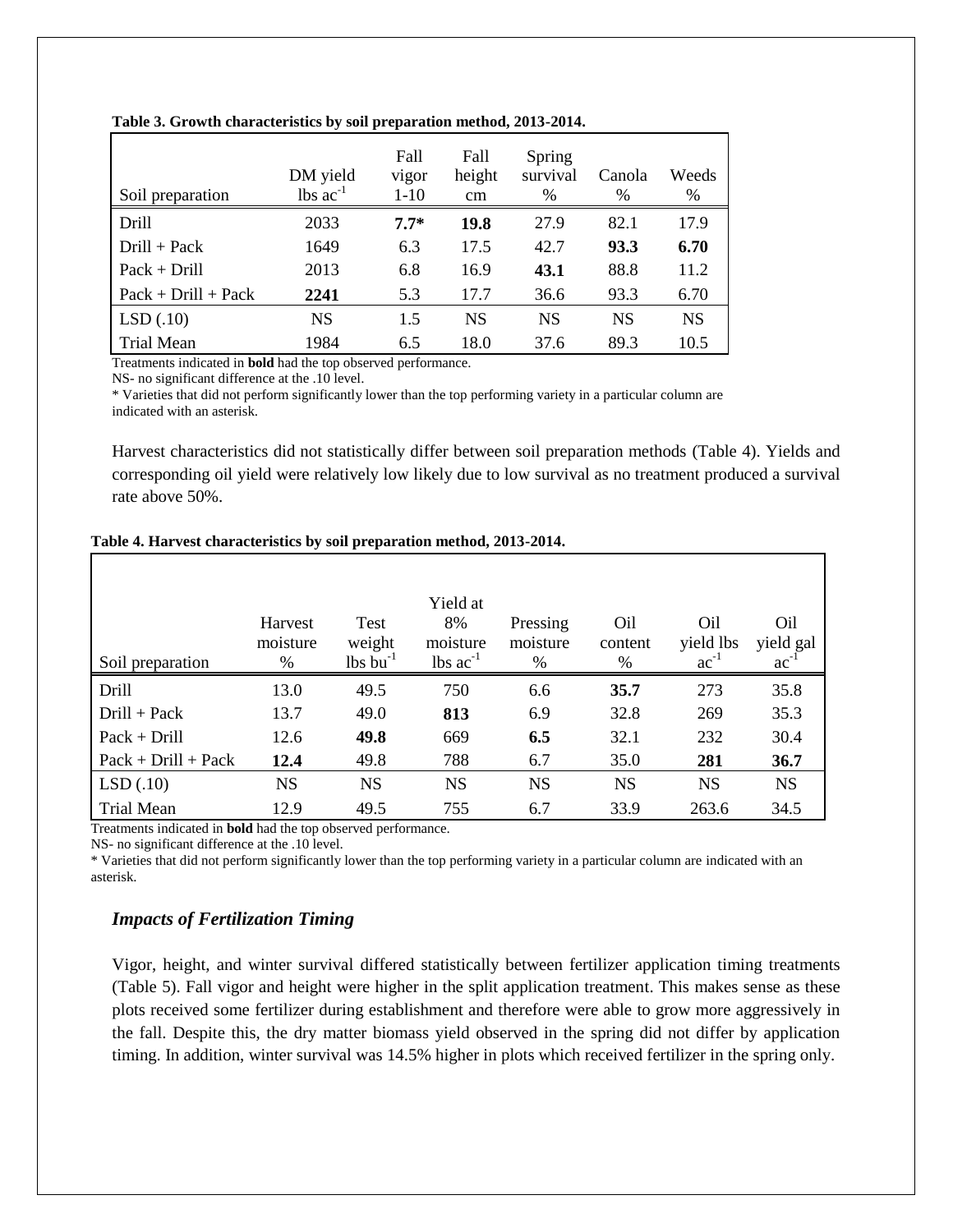| Fertilizer application<br>timing | DM yield<br>$lbs$ $ac^{-1}$ | Fall<br>vigor<br>$1-10$ | Fall<br>height<br>cm | Spring<br>survival<br>$\frac{0}{0}$ | Canola<br>$\%$ | Weeds<br>% |
|----------------------------------|-----------------------------|-------------------------|----------------------|-------------------------------------|----------------|------------|
| Split                            | 2042                        | 7.3                     | 19.3                 | 30.3                                | 88.4           | 11.2       |
| Spring only                      | 1925                        | 5.8                     | 16.6                 | 44.8                                | 90.3           | 9.7        |
| LSD(.10)                         | NS                          | 1.1                     | 2.3                  | 13.5                                | NS             | NS         |
| Trial Mean                       | 1984                        | 6.5                     | 18.0                 | 37.6                                | 89.3           | 10.5       |

**Table 5. Fall growth characteristics by fertilizer application timing, 2013-2014.**

Treatments indicated in **bold** had the top observed performance.

NS- no significant difference at the .10 level.

\* Varieties that did not perform significantly lower than the top performing variety in a particular column are indicated with an asterisk.

Although overall survival was still below 50%, these data may suggest that fall applying N fertilizer to winter canola promotes early above ground biomass production but neglects root development and possibly nutrient storage leading to lower winter survival. More research is needed to confirm this suggested relationship.

Harvest characteristics did not vary statistically by fertilizer application timing, indicating that N fertility needs of the canola were met. Oil content and yield were also not statistically different among the N fertility treatments.

|                        |           |                        | Yield at                      |           |         |                               |                      |
|------------------------|-----------|------------------------|-------------------------------|-----------|---------|-------------------------------|----------------------|
|                        | Harvest   | Test                   | 8%                            | Pressing  | Oil     | Oil                           | O <sub>il</sub>      |
| Fertilizer application | moisture  | weight                 | moisture                      | moisture  | content | yield                         | yield                |
| timing                 | %         | $lbs$ bu <sup>-1</sup> | $\text{lbs}$ ac <sup>-1</sup> | %         | %       | $\text{lbs}$ ac <sup>-1</sup> | $\text{gal ac}^{-1}$ |
| Split                  | 13.1      | 49.3                   | 705                           | 6.7       | 34.7    | 245                           | 32.5                 |
| Spring only            | 12.8      | 49.8                   | 805                           | 6.6       | 33.1    | 279                           | 36.5                 |
| LSD(.10)               | <b>NS</b> | NS                     | <b>NS</b>                     | <b>NS</b> | NS      | NS                            | <b>NS</b>            |
| <b>Trial Mean</b>      | 12.9      | 49.5                   | 755                           | 6.7       | 33.9    | 264                           | 34.5                 |

#### **Table 6. Harvest characteristics by fertilizer application timing, 2013-2014.**

Treatments indicated in **bold** had the top observed performance.

NS- no significant difference at the .10 level.

# **DISCUSSION**

Canola produces a small seed and for best establishment should be planted only ¼ inch deep. This can be difficult to accomplish when soil is worked well and a grain drill is heavy. Broadcasting seed may be an alternative but poor seed to soil contact can result in poor establishment. The goal of this project was to